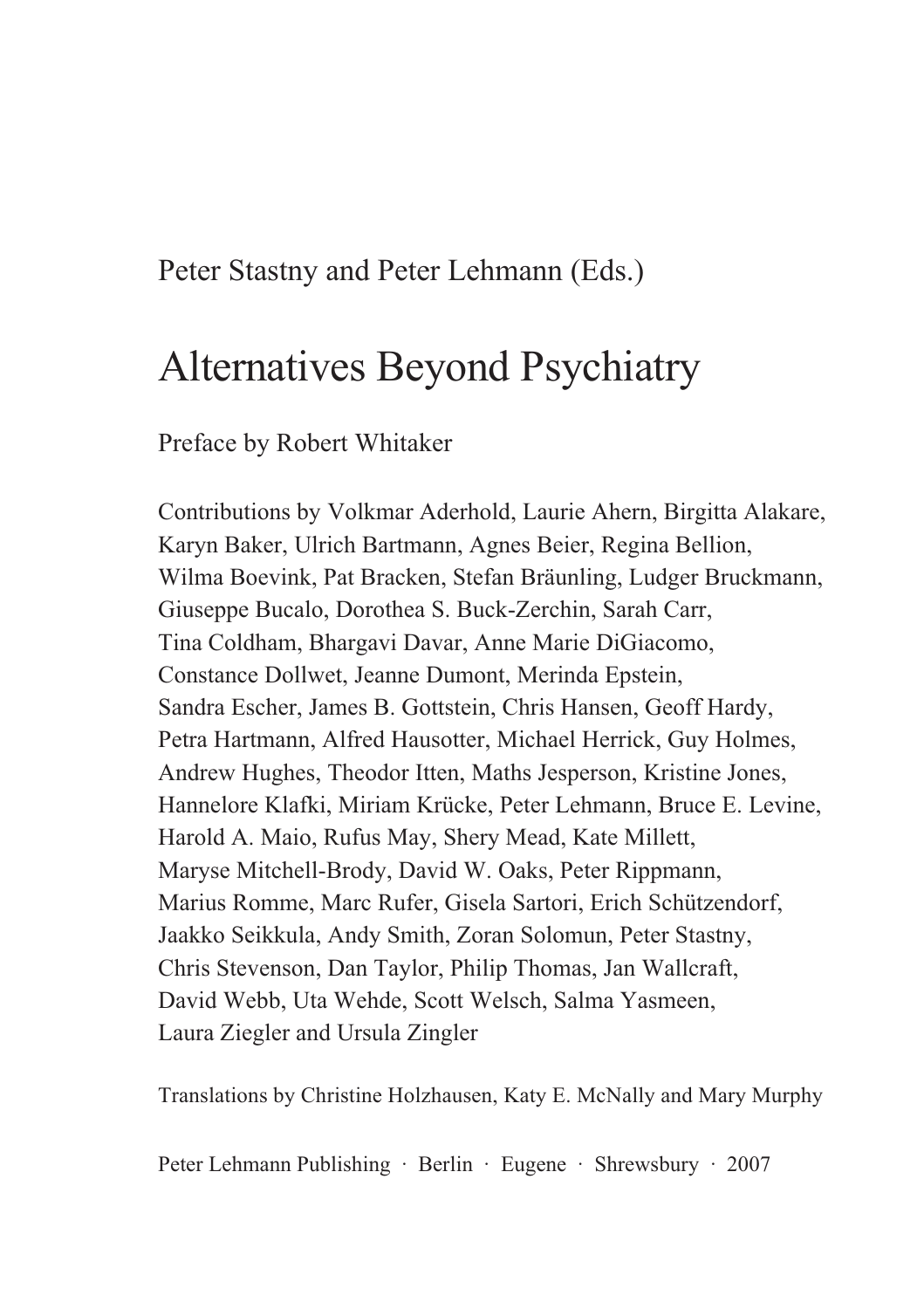This book is simultaneously published in German by Peter Lehmann Publishing under the title *Statt Psychiatrie 2* (ISBN 978-3-925931-38-3, ed. by P. Lehmann and P. Stastny). Please find information on the internet at www.peter-lehmann-publishing.com/books/without/german.

The italic explanations in the brackets are written by the editors.

© This collection Peter Lehmann Publishing. Individual chapters the authors. All rights reserved. No part of this book may be reproduced, stored in a retrieval system, transmitted or utilized in any form by any means, electronic, mechanical, photocopying, microfilming, recording, or otherwise, without written permission from the publisher and/or the authors.

**Published by Peter Lehmann Publishing** Cover design by Reinhard Wojke, Berlin · Printed by Interpress, Budapest Peter Lehmann Publishing, Zabel-Krüger-Damm 183, 13469 Berlin, Germany, Tel. +49 30 85963706 · Branch offices: Eugene, Oregon (USA) / Shrewsbury, Shropshire (U.K.). Please send all postal mail direct to our Berlin switchboard. info@peter-lehmann-publishing.com · www.peter-lehmann-publishing.com

#### British edition

ISBN 978-0-9545428-1-8

**British Library Cataloguing in Publication Data.** A catalogue record for this book is available from the British Library.

#### American edition

## **Library of Congress Cataloging-in-Publication Data**

Alternatives beyond psychiatry / Peter Stastny and Peter Lehmann, eds. ; preface by Robert Whitaker ; contributions by Volkmar Aderhold ... [et al.] ; translations by Christine Holzhausen, Katy E. McNally and Mary Murphy.

p. ; cm.

Published also in German under the title: Statt Psychiatrie 2.

Includes bibliographical references and index.

Summary: "61 therapists, psychiatrists, social scientists, lawyers, relatives and psychiatric (ex-) patients from all continents report about their alternative work, their objectives and successes, their individual and collective experiences. The book highlights alternatives beyond psychiatry, possibilities of self-help for individuals experiencing madness, and strategies toward implementing

humane treatment"—Provided by publisher.

Includes English translations of the German contributions.

ISBN-13: 978-0-9788399-1-8 (softcover)

ISBN-13: 978-0-9545428-1-8 (softcover)

1. Mental illness—Alternative treatment. 2. Psychotherapy patients—Abuse of. 3. Mentally

ill—Abuse of. 4. Antipsychiatry.

[DNLM: 1. Mental Disorders—therapy. 2. Dissent and Disputes. 3. Human Rights. 4.

Psychiatry—methods. 5. Treatment Refusal. WM 100 A466 2007] I. Stastny, Peter. II. Lehmann, Peter, 1950- III. Aderhold, Volkmar, 1954- IV. Title: Statt Psychiatrie 2.

RC480.5.A472 2007

616.89'14—dc22

2007029028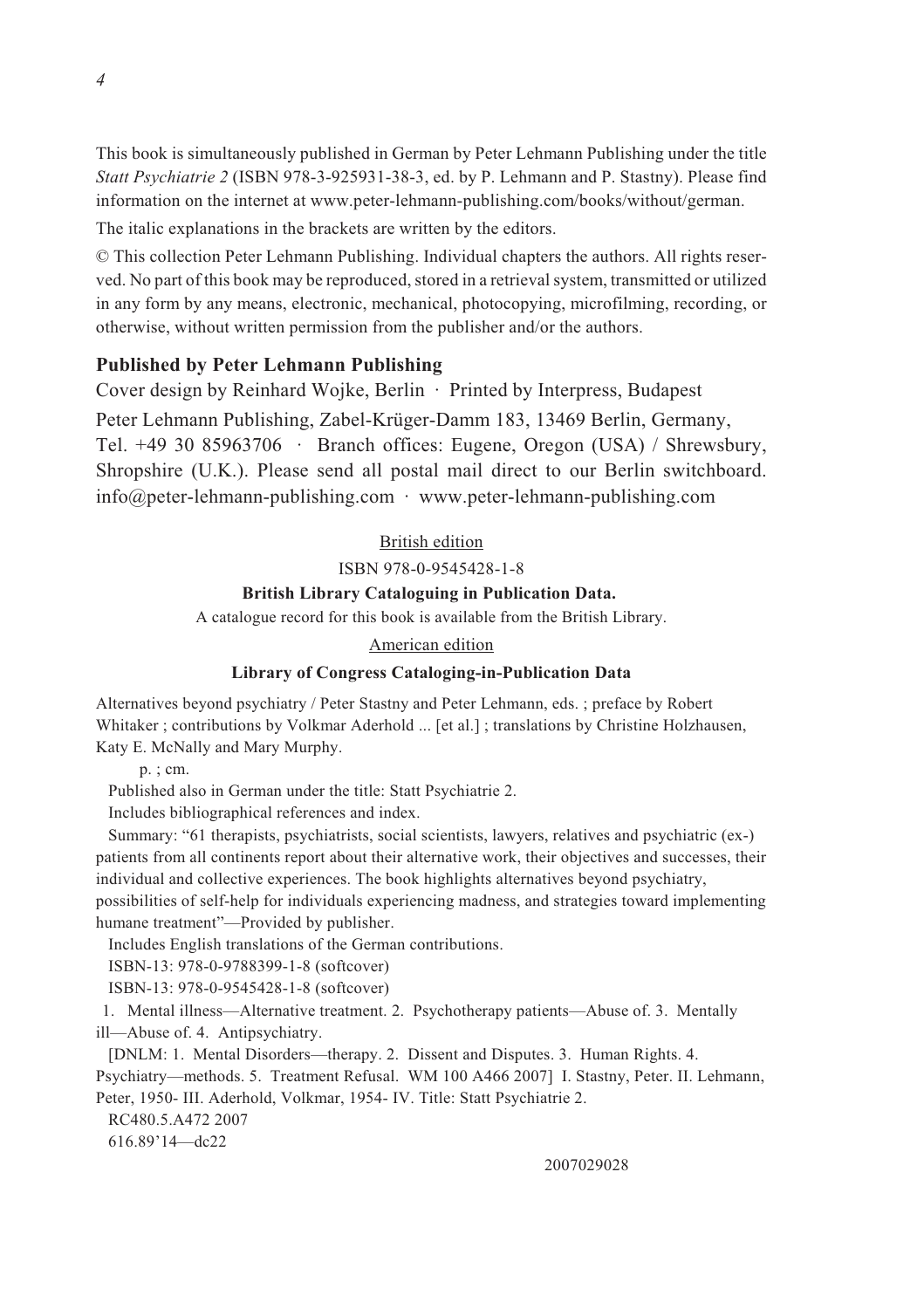## Contents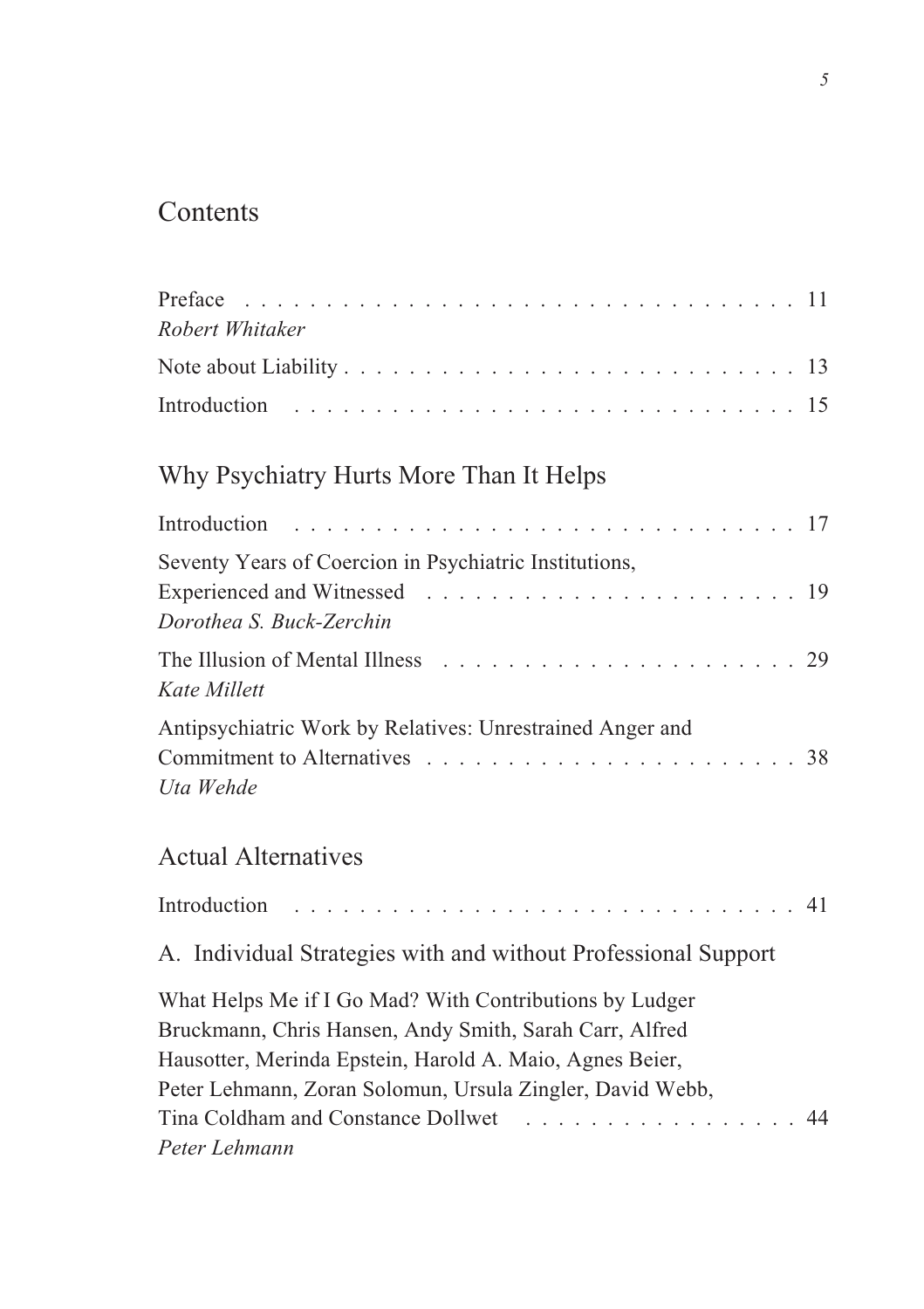| How We Discovered the Soteria Principle<br>. 75<br>Regina Bellion                                                                                                                  |
|------------------------------------------------------------------------------------------------------------------------------------------------------------------------------------|
| Depression and the Use of Natural Healing Methods<br>83<br>Bhargavi Davar                                                                                                          |
| Running from the Crisis<br>90<br>.<br>Ulrich Bartmann                                                                                                                              |
| Advance Directives: A Step towards Self-help 97<br>Miriam Krücke                                                                                                                   |
| B. Organized Self-help                                                                                                                                                             |
| Survival, the Art of Living and Knowledge to Pass on: Recovery,<br>Empowerment and Experiential Expertise of Persons with Severe<br>Mental Health Problems<br>105<br>Wilma Boevink |
| Reclaiming Mad Experience: Establishing Unusual Belief<br>Groups and Evolving Minds Public Meetings 117<br>Rufus May                                                               |
| The Voices Accompany My Life $\ldots \ldots \ldots \ldots \ldots \ldots \ldots 128$<br>Hannelore Klafki                                                                            |
| INTERVOICE: Accepting and Making Sense of Hearing Voices 131<br>Marius Romme and Sandra Escher                                                                                     |
| The Icarus Project: Dangerous Gifts, Iridescent Visions and Mad<br>Community<br>137<br>$\sim 10^{-1}$<br>Maryse Mitchell-Brody                                                     |
| C. Models of Professional Support                                                                                                                                                  |
| Soteria: An Alternative Mental Health Reform Movement<br>.146<br>Volkmar Aderhold, Peter Stastny and Peter Lehmann                                                                 |
| Hotel Magnus Stenbock: A User-controlled House in Helsingborg,<br>Sweden<br>161<br>Maths Jesperson                                                                                 |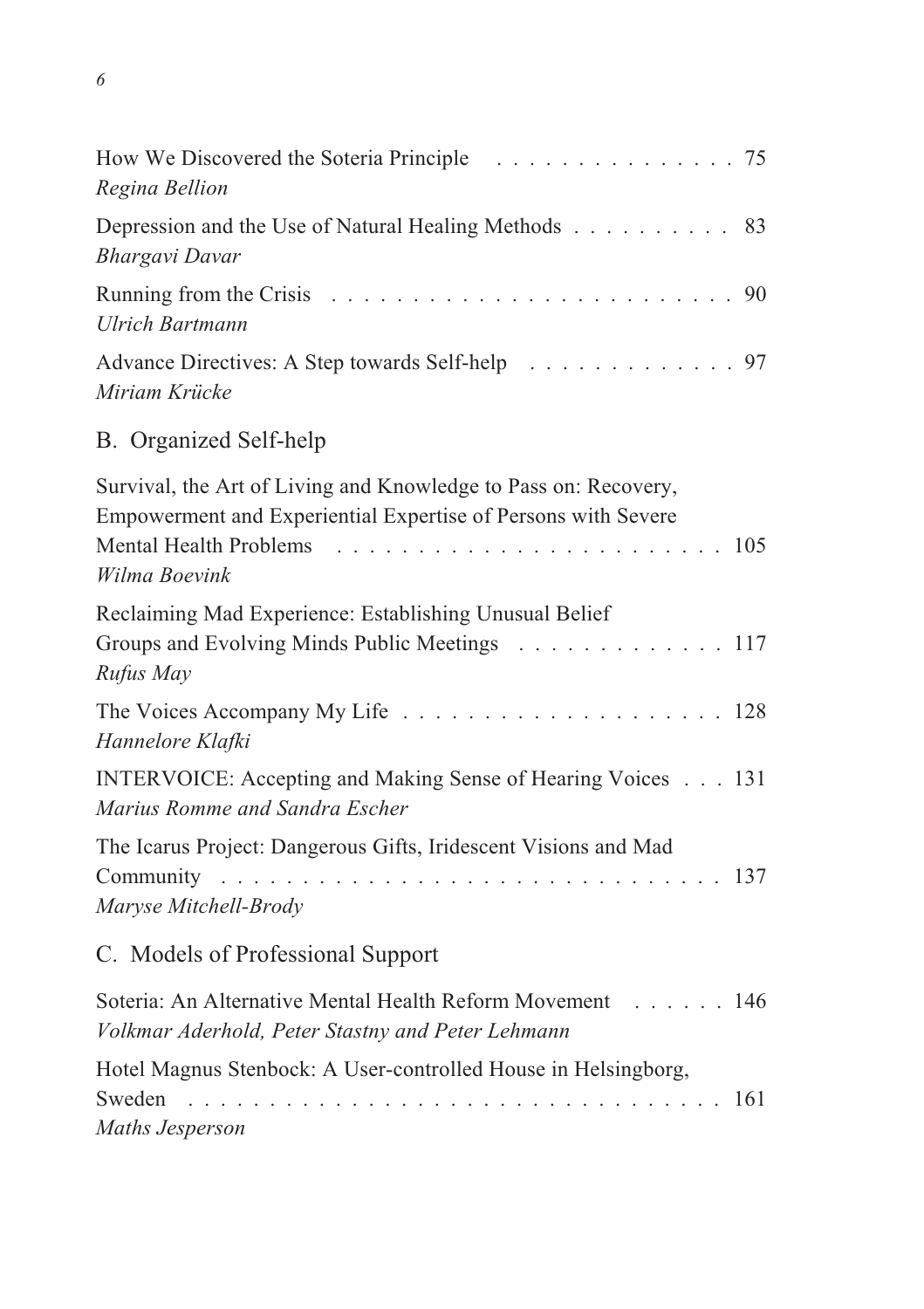#### *Contents 7*

| The Windhorse Project $\ldots \ldots \ldots \ldots \ldots \ldots \ldots \ldots \ldots 168$<br>Michael Herrick, Anne Marie DiGiacomo and Scott Welsch |
|------------------------------------------------------------------------------------------------------------------------------------------------------|
| The Crisis Hostel: Findings from a Consumer/Survivor-defined<br>Alternative to Psychiatric Hospitalization 179<br>Jeanne Dumont and Kristine Jones   |
| Finding Common Strength Together: The Berlin Runaway House 188<br>Petra Hartmann and Stefan Bräunling                                                |
| Second Opinion Society: Without Psychiatry in the Yukon 199<br>Gisela Sartori                                                                        |
| Trauma-informed Peer Run Crisis Alternatives 210<br>Shery Mead                                                                                       |
| A Sicilian Way to Antipsychiatry: La Cura 217<br>Giuseppe Bucalo                                                                                     |
| Jaakko Seikkula and Birgitta Alakare                                                                                                                 |
| Psychotherapy Instead of Psychiatry? A No-brainer 240<br>Theodor Itten                                                                               |
| General and Specific Beneficiaries of Alternative Approaches                                                                                         |
| Introduction $\ldots$ , $\ldots$                                                                                                                     |
| Families: A Help or Hindrance in Recovery? 254<br>Karyn Baker                                                                                        |
| Choice and Diversity: Developing Real Alternatives for People<br>from Non-Western (and Western) Cultures 260<br>Philip Thomas and Salma Yasmeen      |
| Troubled Children and Teens: Commonsense Solutions without<br>Bruce E. Levine                                                                        |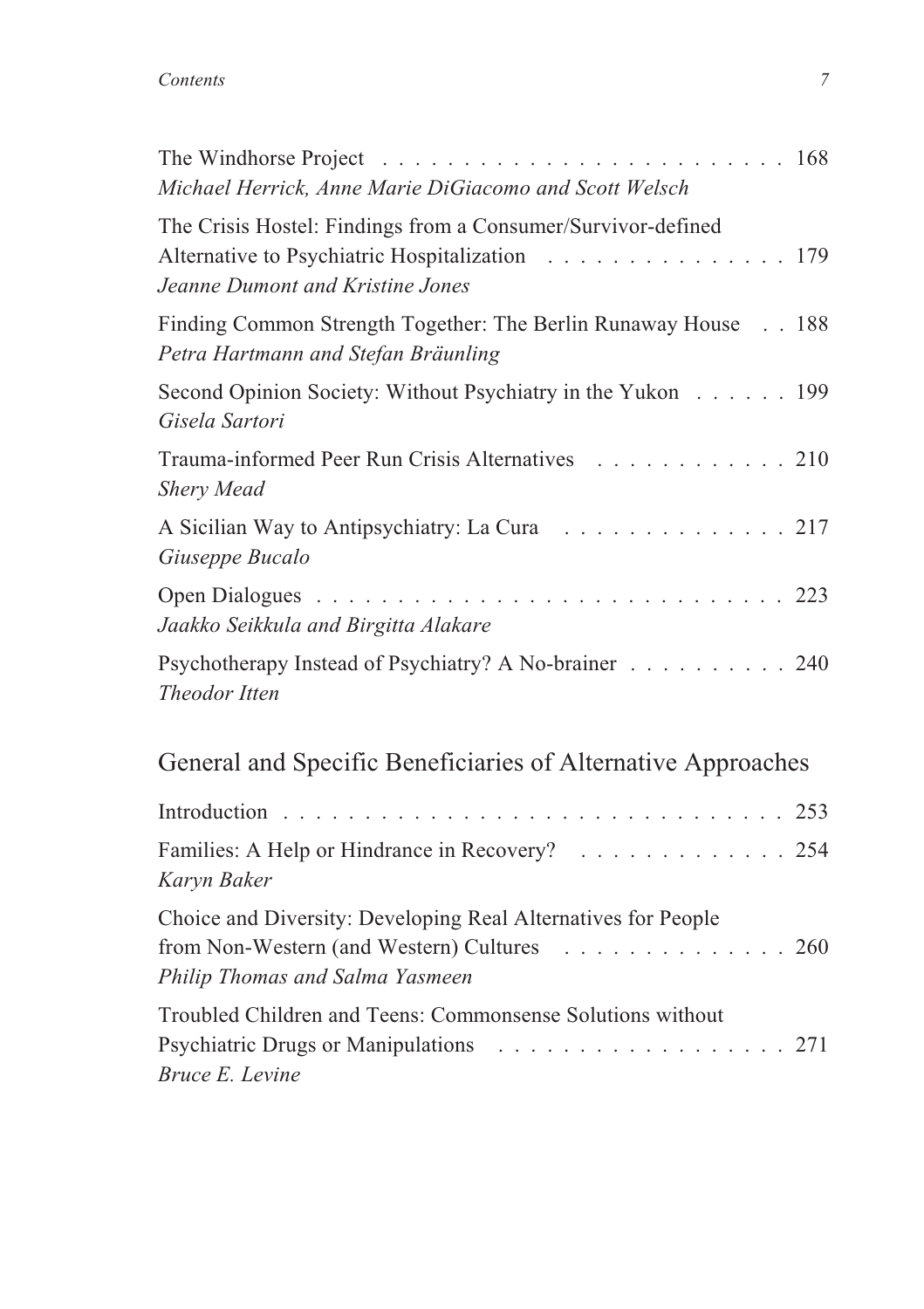| When a Slice of Sausage Turns into a Lens-cleaning Cloth:<br>To Respect and Support People with Dementia 281<br>Erich Schützendorf |  |
|------------------------------------------------------------------------------------------------------------------------------------|--|
| The Shame of "Not Being a Man": Experiences of Gay, Straight<br>Guy Holmes and Geoff Hardy                                         |  |
| Realizing Alternatives and Humane Treatment                                                                                        |  |
|                                                                                                                                    |  |
| Personal Ombudsman in Skåne: A User-controlled Service<br>Maths Jesperson                                                          |  |

| Personal Ombudsman in Skåne: A User-controlled Service<br>Maths Jesperson                                                                         |
|---------------------------------------------------------------------------------------------------------------------------------------------------|
| Peter Rippmann                                                                                                                                    |
| Money, Rights and Alternatives: Enforcing Legal Rights as a<br>Mechanism for Creating Non-medical Model Alternatives 308<br>James B. Gottstein    |
| Upholding Psychiatric Advance Directives: "The Rights of a Flea" 317<br>Laura Ziegler                                                             |
| MindFreedom International: Activism for Human Rights as the<br>Basis for a Nonviolent Revolution in the Mental Health System 328<br>David W. Oaks |
| MindFreedom Ghana: Fighting for Basic Human Conditions of<br>Dan Taylor                                                                           |
| User-led Research to Develop an Evidence Base for<br>Jan Wallcraft                                                                                |
| Preparing People for User Involvement Work in Health and<br>. 351<br>Social Care<br><b>Andrew Hughes</b>                                          |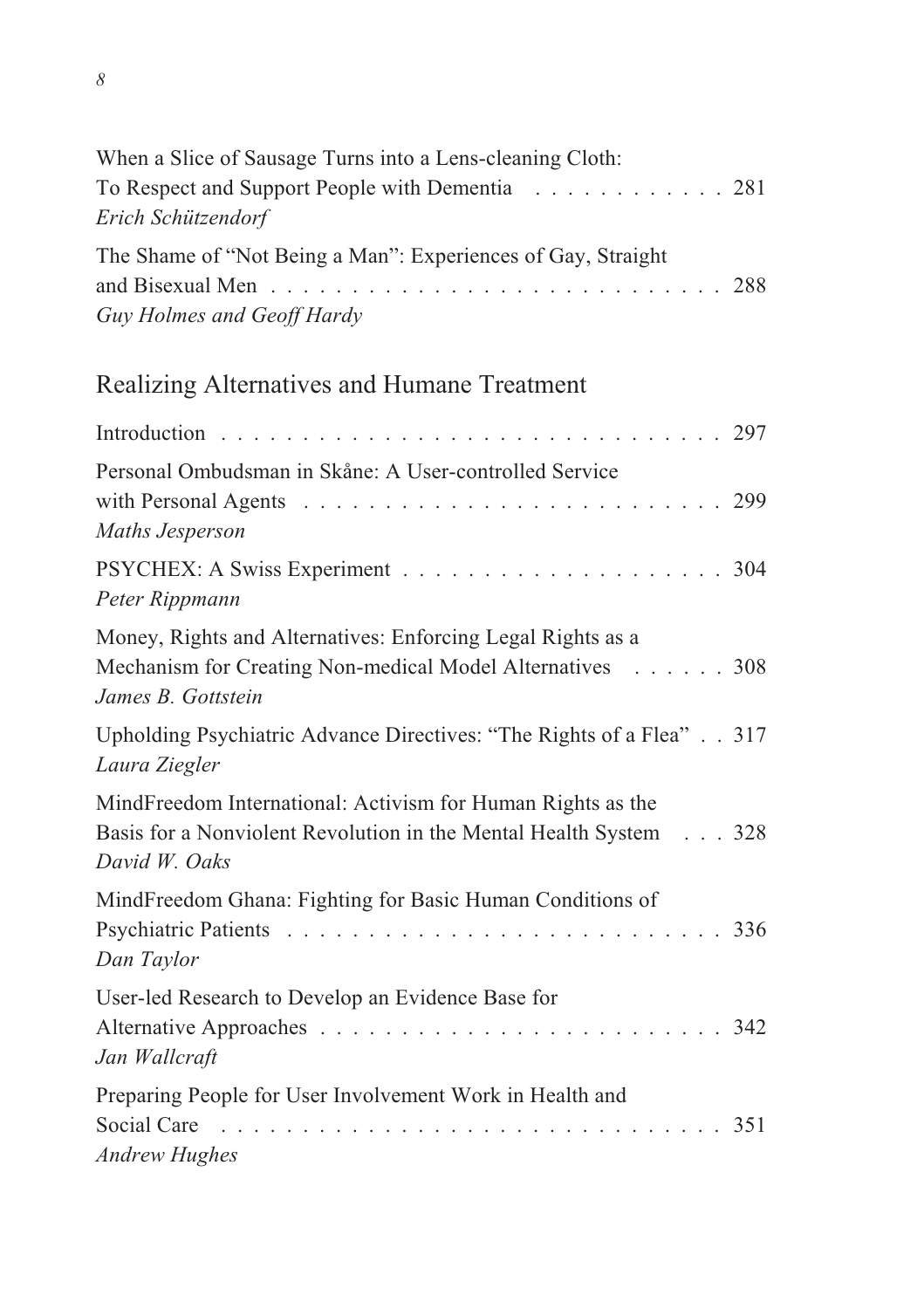#### *Contents 9*

| <b>INTAR: The International Network Toward Alternatives</b>                                                                                                                                                                            |
|----------------------------------------------------------------------------------------------------------------------------------------------------------------------------------------------------------------------------------------|
| Laurie Ahern, Peter Stastny and Chris Stevenson                                                                                                                                                                                        |
| Self-help, Difference in Opinion and User Control in the Age<br>of the Internet $\ldots$ , $\ldots$ , $\ldots$ , $\ldots$ , $\ldots$ , $\ldots$ , $\ldots$ , $\ldots$ , $\ldots$ , $\ldots$ , 366<br>Peter Lehmann and Maths Jesperson |
| Why We Need Alternatives to Psychiatry                                                                                                                                                                                                 |
|                                                                                                                                                                                                                                        |
| Psychiatry: Its Diagnostic Methods, Its Therapies, Its Power 382<br>Marc Rufer                                                                                                                                                         |
| Beyond Models, Beyond Paradigms: The Radical<br>Pat Bracken                                                                                                                                                                            |
| Reforms or Alternatives? A Better Psychiatry or<br>Peter Lehmann and Peter Stastny                                                                                                                                                     |
| Appendix                                                                                                                                                                                                                               |
|                                                                                                                                                                                                                                        |
|                                                                                                                                                                                                                                        |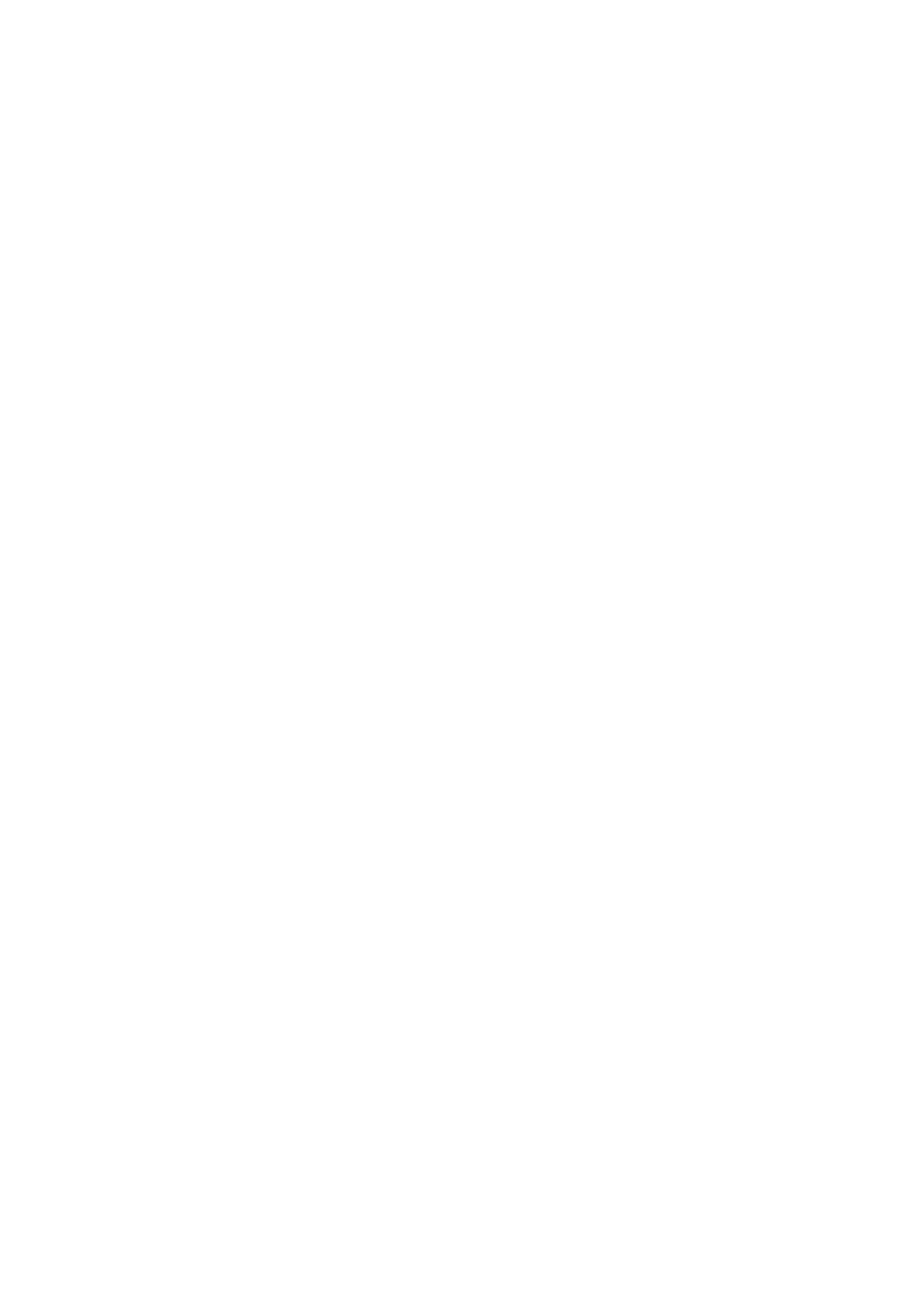### Preface

The first question raised by a book titled *Alternatives Beyond Psychiatry* is this: Why do we need alternatives? What is wrong with the "care" that mainstream psychiatry provides? While there are many answers to that question, first and foremost we can look at one startling statistic, and that is the rise in the number of people disabled by "mental illness" over the past 50 years.

The modern drug-based paradigm of psychiatric care dates back to 1954, when chlorpromazine was introduced as the first antipsychotic medication. This, or so psychiatry would like us to believe, kicked off a great leap forward in society's care of the "mentally ill." Psychiatric researchers are said to have made great strides in understanding the biological causes of mental disorders and that has led to the development of ever better drugs for treating them. Yet, here is what all this "progress" has wrought: in the United States, the rate of the "disabled mentally ill" has increased nearly six-fold in the past 50 years, from 3.38 people per 1,000 population in 1955 to 19.69 people per 1,000 population in 2003. Since the introduction of  $Prozac<sup>1</sup>$  in 1987—this was the first of the second-generation psychiatric drugs said to be so better than the first—the number of so-called disabled mentally ill in the United States has been increasing at the rate of 150,000 people per year, or 410 people newly disabled by "mental illness" every day.

Other countries that have adopted a drug-based paradigm of care, such as the U.K. and Australia, have also reported a great surge in the number of people disabled by mental disorders in the past 50 years. This interesting fact leads to only one conclusion: mainstream psychiatry's paradigm of care has failed. It has not proven to be an approach that helps people struggling with mental distress of some kind—depression, anxiety, mania, psychosis, etc.—

1 Antidepressant, active ingredient fluoxetine, marketed also as Auscap, Deprax, Eufor, Flexetor, Fluohexal, Fluox, Fluoxebell, Fluoxetine, FXT, Lovan, Movox, Oxactin, Plinzene, Psyquial, Sarafem, Veritina, Zactin, etc.; component of Cymbyax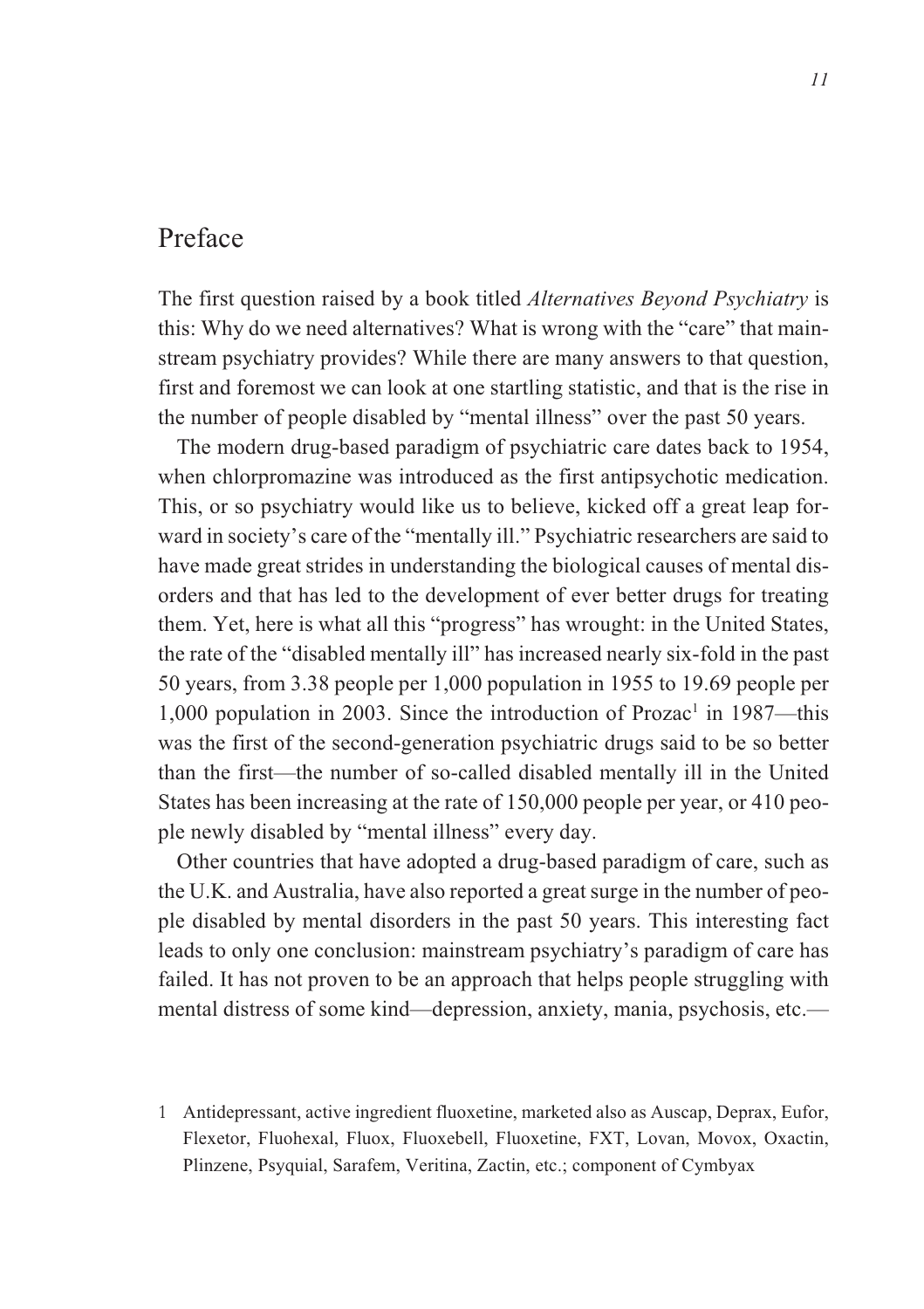recover and get on with their lives. Instead, it has proven to be an approach that increases the likelihood that such people will become chronically ill.

We desperately need to think of alternatives to that failed paradigm of care. That is a big challenge, and yet the contributions in this timely and much needed book all ultimately point to a common starting point: if we want to help those struggling with their minds, we can start by thinking of them—as the Quakers did when they rebelled against mainstream psychiatry in the late 1700s and early 1800s—as "brethren." Not as people with "broken brains," but simply as people who are suffering. From that conception, a whole world of "care" follows. What does everyone need to stay well? Shelter, food, friendship, and something meaningful to do with his or her time. Any society that provides such care and support, along with a message of hope—that people can recover from whatever mental distress they may be suffering—makes a good start at providing an effective alternative to psychiatry.

There are chapters in this book that tell of such programs. There are proven alternatives to psychiatry, programs that have a track record of helping people get better. And there are reports of ways of coping with madness on an individual level. This book hopefully will encourage many, many other such efforts to take root and flourish.

*Robert Whitaker* Cambridge, MA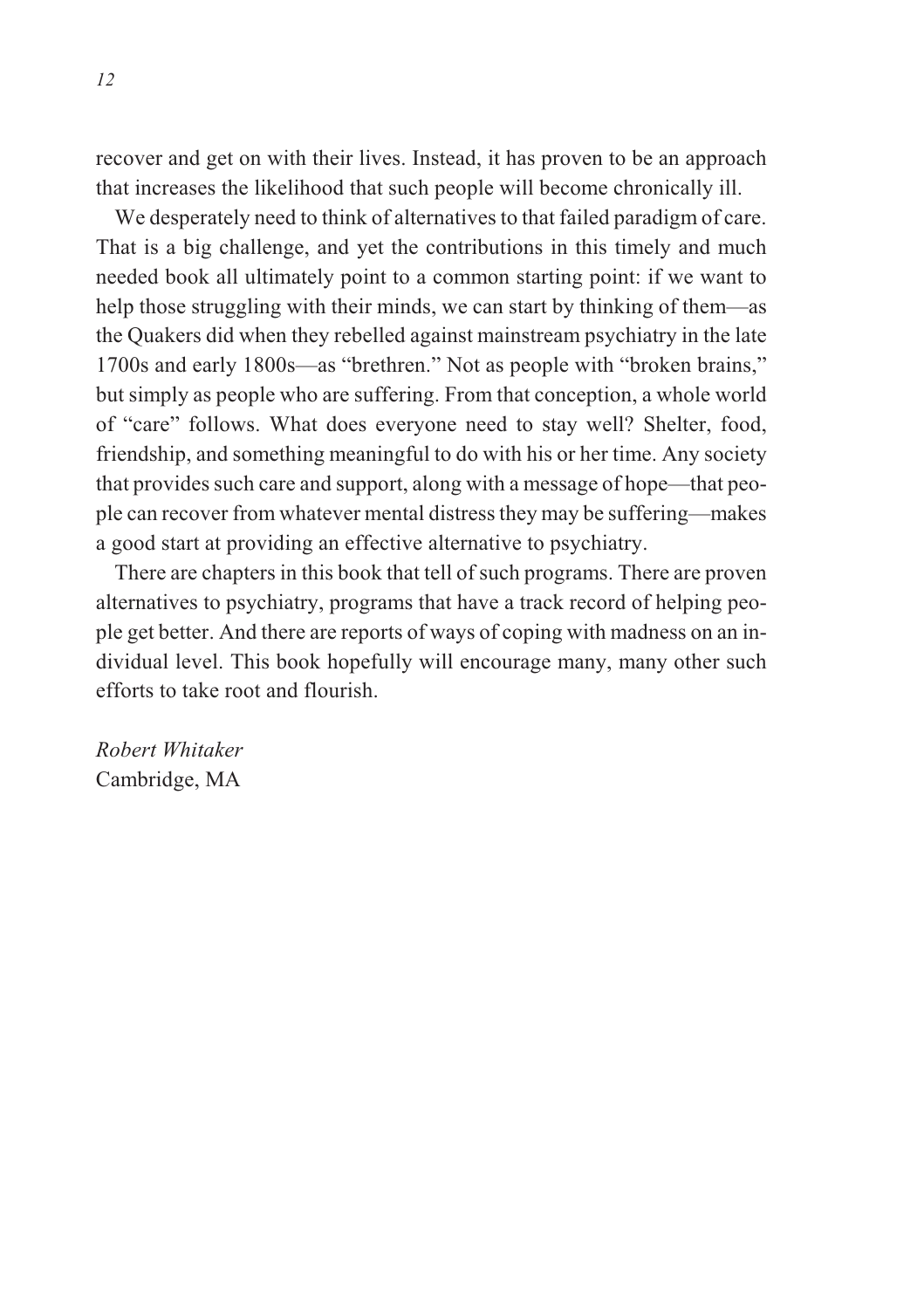## Note about Liability

Psychiatric treatment is more dangerous than many (ex-) users and survivors of psychiatry and even physicians realize. Psychiatric drugs can cause serious adverse effects. Electroshock may cause permanent brain damage. Psychiatric drugs can also produce powerful physical dependence. For example, their withdrawal can cause sleeplessness, rebound and withdrawal psychoses, withdrawal-emergent tardive syndromes, return of base line psychological and emotional problems and even life-threatening withdrawal reactions (see Peter Lehmann, *Coming off Psychiatric Drugs*, Berlin 2004, pp. 25-38). Especially when psychiatric drugs have been taken for prolonged periods of time, experienced clinical supervision may be advisable or even necessary during the withdrawal process.

In referring to alternatives beyond psychiatry, we do not provide medical advice. Also this book is not intended as a substitute for professional help. Should you have any health care-related questions, please call or see your physician or other health care provider promptly. The publisher, editors, authors and suppliers are not responsible if you decide against this advice. Nor are they responsible for any damage you may experience from a medical and, in particular, psychiatric treatment.

If you are thinking about withdrawing from prescribed psychiatric drugs, it is important to realize that the problems which led to their administration may return when you stop taking them. Decisions to withdraw from psychotropic drugs should be made in a critical and responsible way. It is important to have a safe and supportive environment in which to undertake withdrawal (see ibid., pp. 311-321) and to consider the possibility that you may experience so-called relapse or worsening of your condition. Withdrawal may not work for everyone. Sometimes the difficulty of withdrawal or the base line psychological and emotional problems seem insurmountable, so people may decide to maintain on lower amounts of drugs or fewer drugs. Many psychiatrists do not support withdrawal and are convinced that people with psychiatric diagnoses like "schizophrenia," "psychosis," "manic depression" or "ma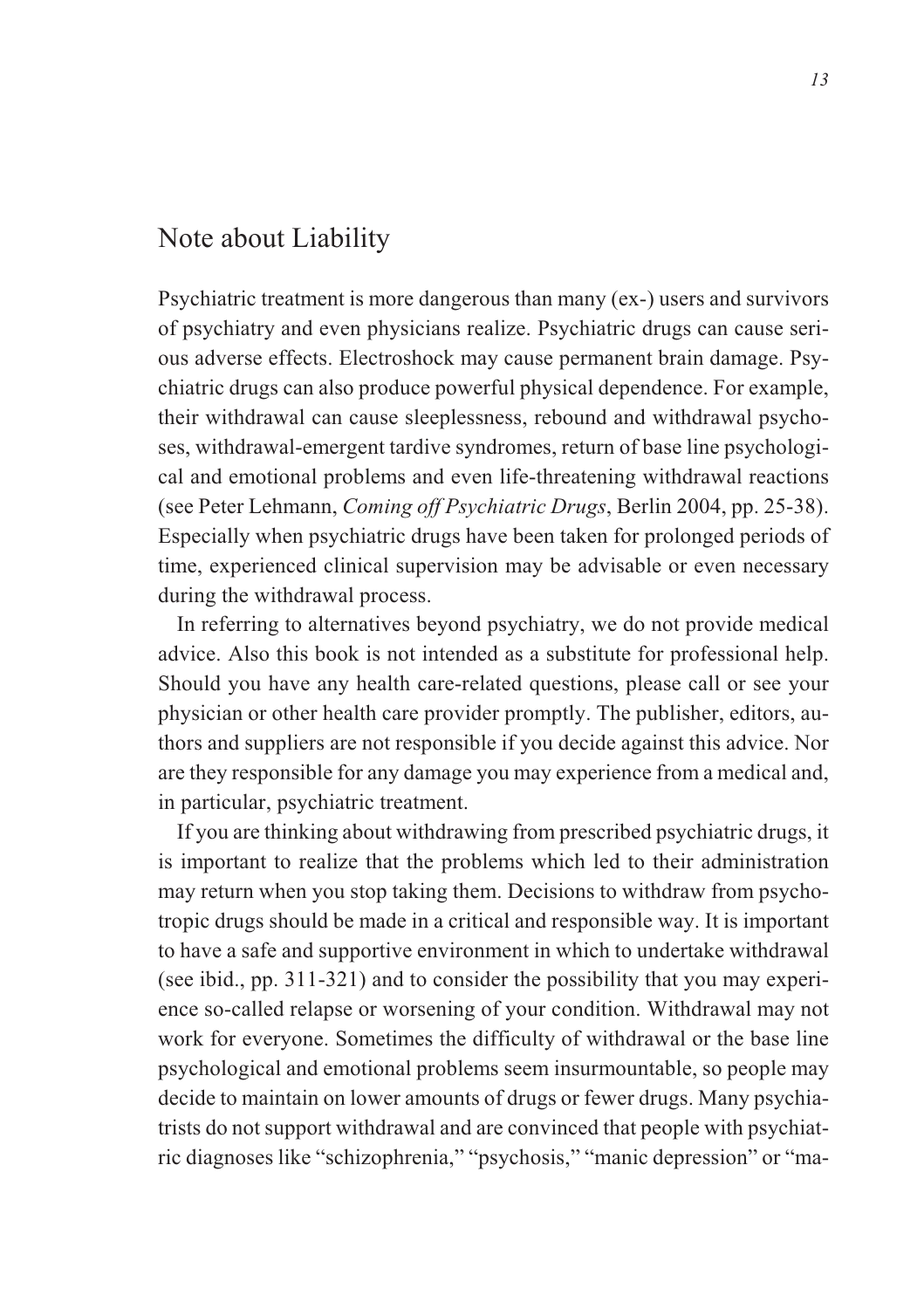jor depression" need psychiatric drugs or maintenance electroshock "therapy" for the rest of their lives.

If you choose to give weight to the various opinions expressed in this book, that is your choice, and is not based on any claims of special training or medical expertise by the publisher (for professions and experiences of the authors see pp. 417-430). No alternative medicine, holistic remedy, or self-help method referenced in this book is being recommended as a substitute for professional medical advice, diagnosis or treatment, and no comparisons are being made between such alternative methods and treatment with electroshock or psychiatric drugs. Neither the publisher, editors, authors nor suppliers make any claim that their information in this book will "cure" or heal disease.

All contributors and especially all (ex-) users and survivors of psychiatry in this book report about essentially positive experiences with alternatives beyond psychiatry. This is no coincidence because the editors only asked for positive experiences. Since many individual factors (physical and psychological condition, social circumstances, etc.) exert a remarkable influence on the way to cope with emotional problems, the authors' individual statements should not be interpreted as transferable advice for all other readers.

No responsibility is assumed by the publisher, editors, authors and suppliers for any injury and/or damage to persons or property from any use of any methods, products, instructions or ideas referenced in the material herein. Any therapy not initiated or completed as well as any use of a referral and/or subsequent treatment regimen sought as a result of buying and/or reading this book is the sole responsibility of the reader.

The publisher, editors, authors and suppliers undertake no responsibility for any consequences of unwanted effects either when receiving or when not receiving electroshock or taking psychiatric drugs or when withdrawing from them. They do not accept any liability for readers who choose to determine their own care and lives.

### *Peter Lehmann and Peter Stastny*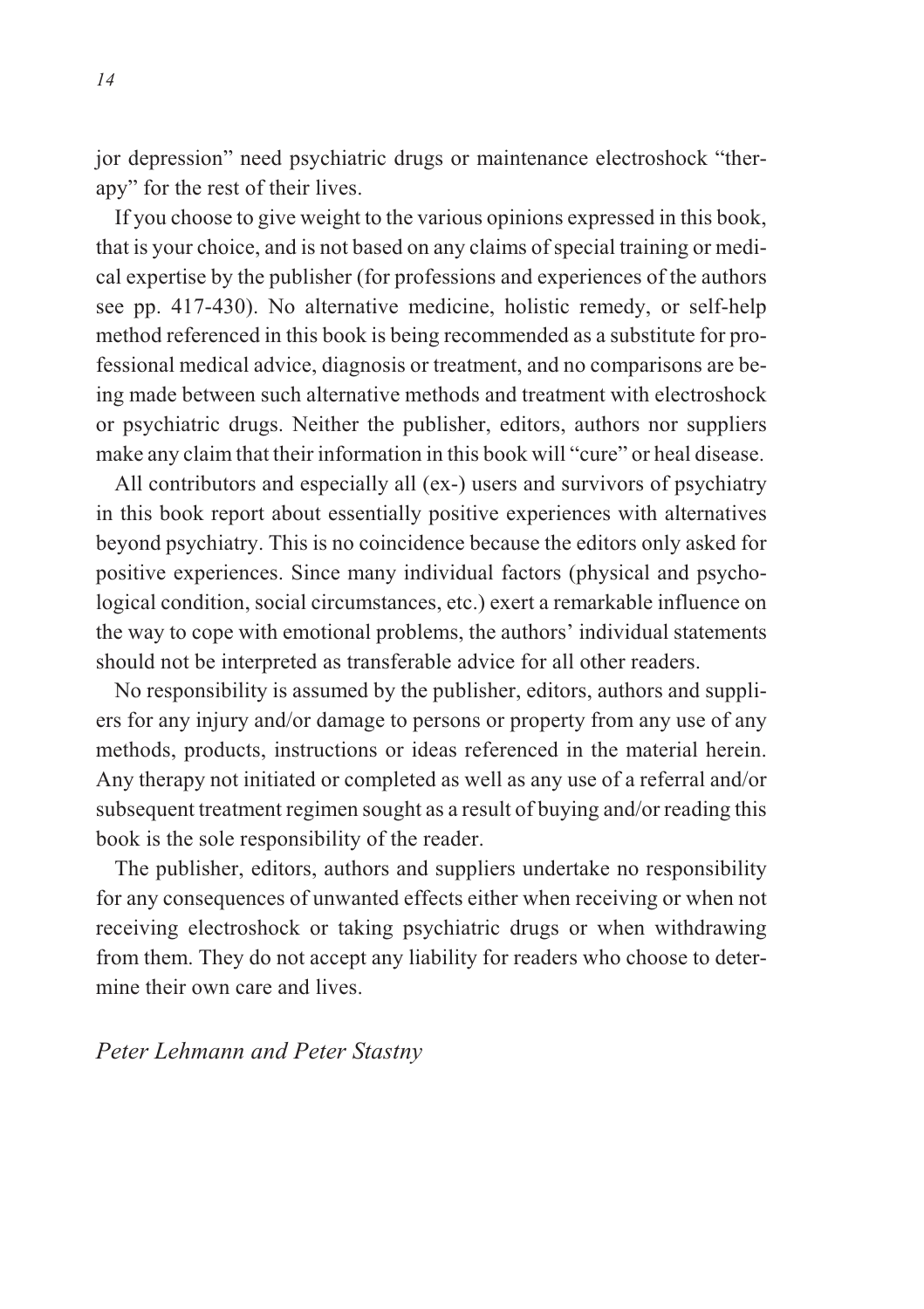## Introduction

What helps me if I go mad? How can I find trustworthy help for a relative or a friend in need?

How can I protect myself from coercive treatment? Where can I talk to like-minded people about my own experiences with psychiatry and about my life? As a family member or friend, how can I help? What should I do if I can no longer bear to work in the mental health field? What are the alternatives to psychiatry? How can I get involved in creating alternatives?

Assuming psychiatry would be abolished, what do you propose instead? These are the main questions addressed by the 61 authors—(ex-) users and survivors of psychiatry, therapists, psychiatrists, lawyers, relatives, politicians and social scientists and relatives from all five continents.

*Alternatives Beyond Psychiatry* is a collection of reports and approaches from non-, anti- and post-psychiatric everyday life in different countries and provides an appraisal of individual and organized alternatives and measures that point to a need for structural change in the system. This is a book of practice and ideas, more personal than generalized. It offers suggestions, highlights contradictions and problems, and shows positive examples and models but does not provide easy answers.

Our alternatives beyond psychiatry are far removed from the academic remains of the '68 generation; nor are they a reform-oriented variant of Italian psychiatry, social psychiatry or community extensions of psychiatric institutions. Instead, alternatives beyond psychiatry are truly innovative, initiated and carried out by critical professionals and independent (ex-) users and survivors of psychiatry, the real experts in the psychiatric domain, dedicated to the right of self-determination, physical inviolability and social support.

Alternatives beyond psychiatry originate from an undogmatic and humanistic movement. Accordingly, the texts in this book are filled with a contrarian spirit and the fundamental conviction that (1) psychiatry, as a scientific discipline, cannot do justice to the expectation of solving mental problems